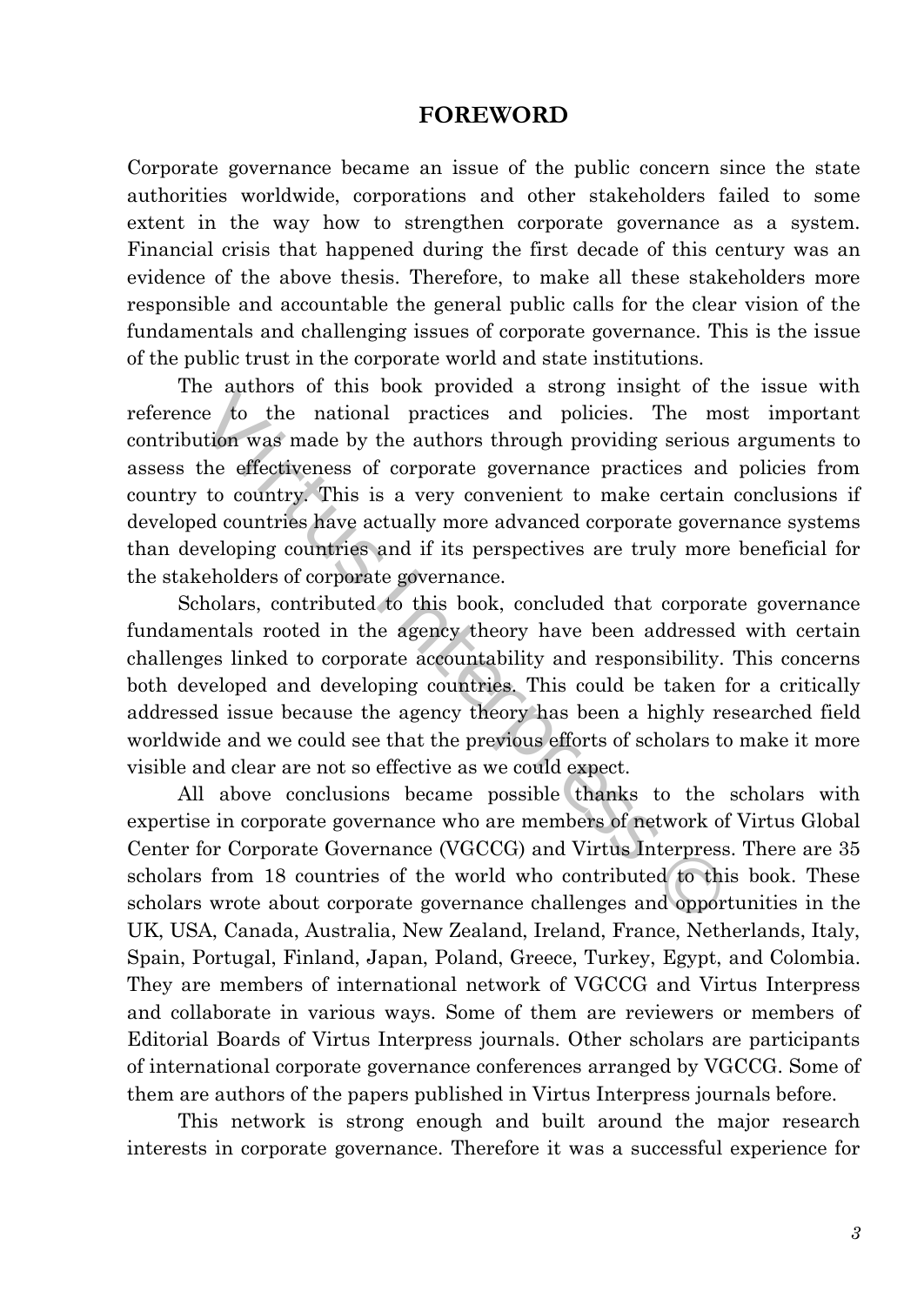the book Editors to outline the structure of the book to meet the expectations of the reading audience. The main concept of the book has been written to describe fundamental issues of corporate governance implemented in developed countries and challenging issues coming from emerging countries. This was a main task of the book to show how these fundamental and challenging issues interact and how this interaction can change the national and international systems of corporate governance in the future.

Finally, this book gives a clear vision what fields of research related to corporate governance still call for further researching by scholars worldwide.

> *Prof. Alexander Kostyuk*, Director, Virtus Global Center for Corporate Governance (Ukraine); Jos.vis. Interpretation of Case C Kristianstad University (Sweden)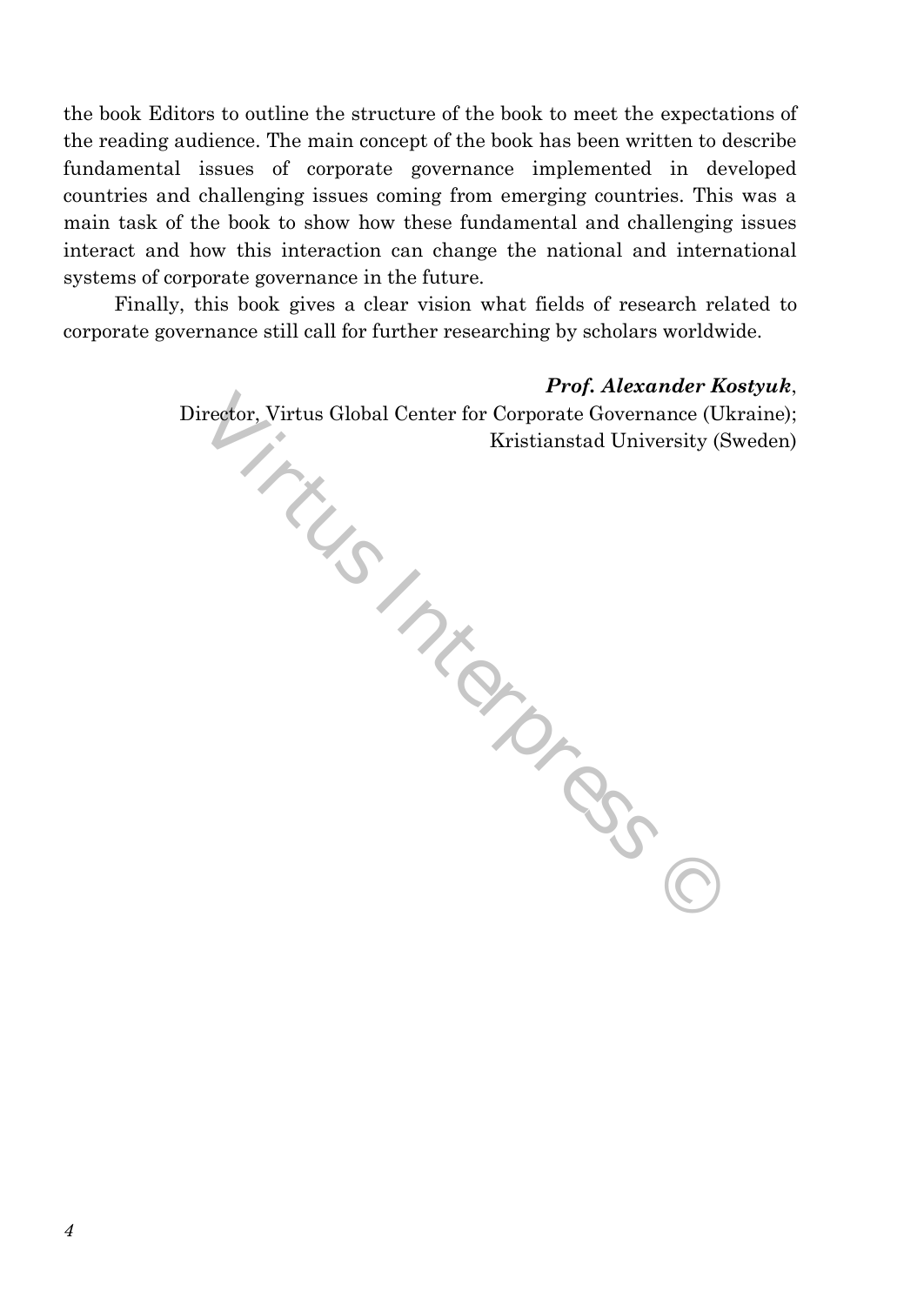Ten years ago, in 2007, we published one of the first textbooks in the area Corporate Governance. We started our foreword discussing that corporate governance has become a growing area of public interest and academic research.

coc

In the meantime the world went through a financial crisis and several corporate scandals. The topic of Corporate Governance is now top on the corporate agenda, governments and regulators are busy shaping frameworks, and students register for whole programs in this area. Corporate governance journals such as the journal "Corporate Ownership and Control" and international conferences offer platforms for inspiring discussions and make sure that the research in this area is internationally recognized.

Ten years down the bumpy road, new challenges and opportunities have emerged in the field. It has become difficult to maintain the widely held view that US corporate governance practices provide the best incentives for aligning the interests of managers with those of the shareholders. Long-standing debates all across the globe show that the opinions on many corporate governance topics are controversial.

Malcolm McIntosh recently published a book on "Thinking the 21st Century: Ideas for a New Political Economy", where he supported capitalism but criticized the current institutions, structures, and interpretations of neoliberal capitalism. He asked for reorganization of the current model of capitalism and its constituting institutions into more balanced ones addressing the meaning of economic, social and environmental capital. Thomas Piketty as well started discussing the place of business within society, and the reasons behind the existence of these institutions. tional conferences offer platforms for inspiring discuss<br>at the research in this area is internationally recognized.<br>In years down the bumpy road, new challenges and opp<br>d in the field. It has become difficult to maintain

It is a call for a new approach towards all corporate governance strategies. The increasing complexity of business environment suggests different methods to solve corporate governance issues. In this book we will present some of the new ideas. Certainly, we are not saying that we know all the answers to all corporate governance issues. But understanding the challenges and opportunities can help shaping better corporate governance strategies.

Finally, we want to thank the contributors to this book and our friends in the Corporate Governance network.

> *Prof. Udo Braendle,* Chair of Business and Economics Department, American University in Dubai (UAE)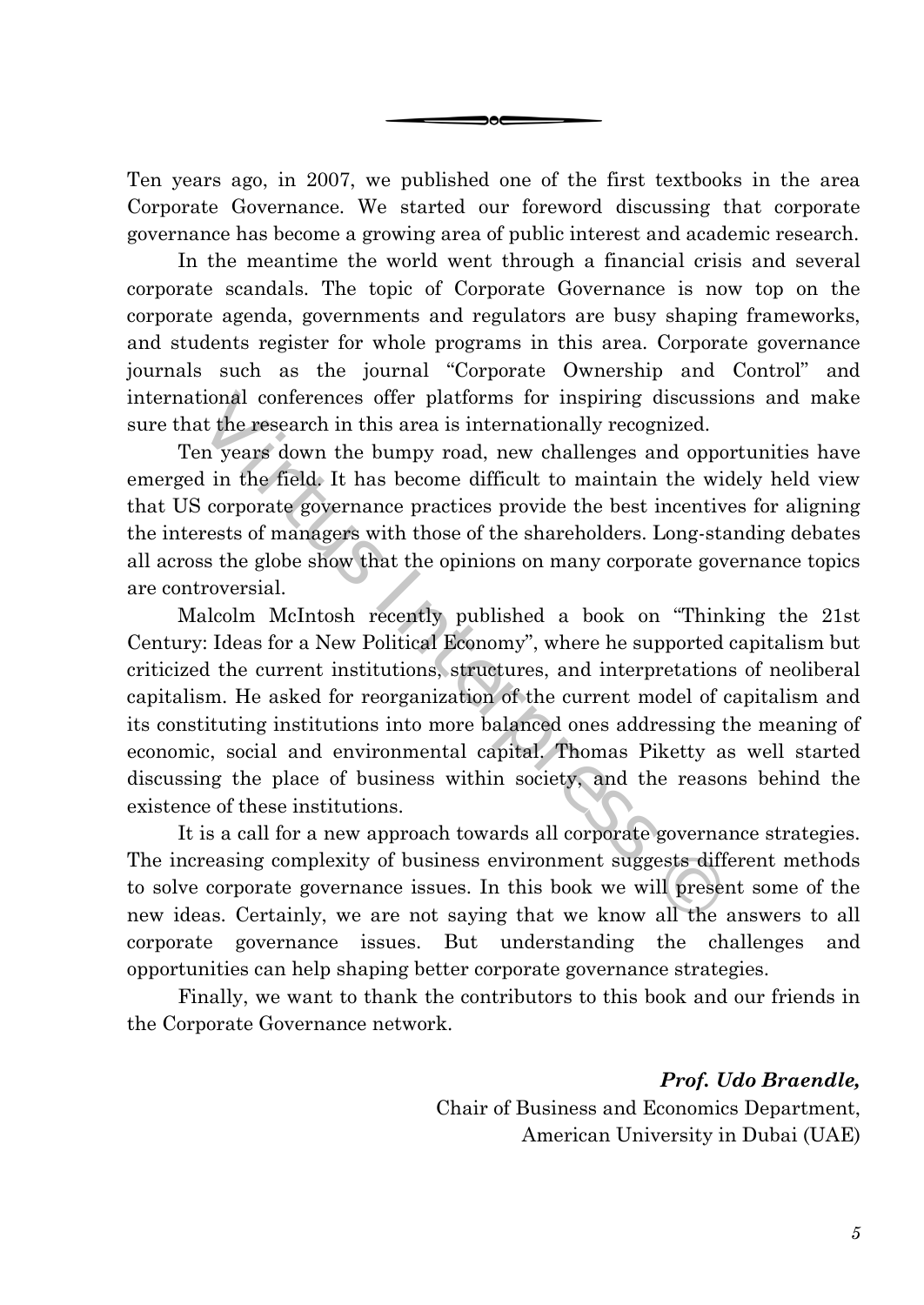In the last few decades the interest and the debate about corporate governance have been increasingly consolidating and growing from both an academic and policy-making perspective, truly making corporate governance a crucial and allencompassing topic with each year that passes.

эөс

Since the publication of the Cadbury Report in the UK in 1992, we have witnessed the diffusion of corporate governance codes and regulatory bodies at a worldwide level. The OECD produced own model code and many countries produced national specific adaptations giving rise to their own frameworks and to different set of sound corporate governance practices.

The global financial crisis started from 2008 has further raised the attention to the relationship between the quality of corporate governance mechanisms and firm performance, whereas many scholars clearly show that weak governance systems are a common feature of the vast majority of companies – most of all SMEs – defaulting and accessing to bankruptcy procedures. In order to share common guidelines, recently Financial Stability Board member jurisdictions have committed to undergo periodic thematic reviews addressing major corporate governance challenges that came into focus following the 2008 crisis: board practices (including remuneration mechanisms); the role of institutional investors; related party transactions and minority shareholder rights; board member nomination and election; supervision and enforcement; risk management procedures. of sound corporate governance practices.<br>
al financial crisis started from 2008 has further ra<br>
he relationship between the quality of corporate go<br>
and firm performance, whereas many scholars clearly s<br>
nce systems are a

Also from an academic standpoint there has been a flourishment of scholarly literature on corporate governance, stimulated by the many conferences, special issues of academic journals on this topic, focused books and, also, innovative graduate and executive courses and programs relating to corporate governance in business and law schools.

Despite such a massive interest, research and regulation, every day everywhere in the world, there are cases of corporate failures and low quality management where it is clear that directors could have worked more diligently. Furthermore, the business world is getting more and more complex and the impact of ICT and big data, on the one hand, coupled with an emerged sensitivity toward corporate social responsibility and "green management" practices, on the other hand, are dramatically impacting corporate business models and competitive strategies, opening new issue related to corporate governance practices.

What should executive directors know in order to effectively play their role in such a complex, regulated and changing environment? What should non